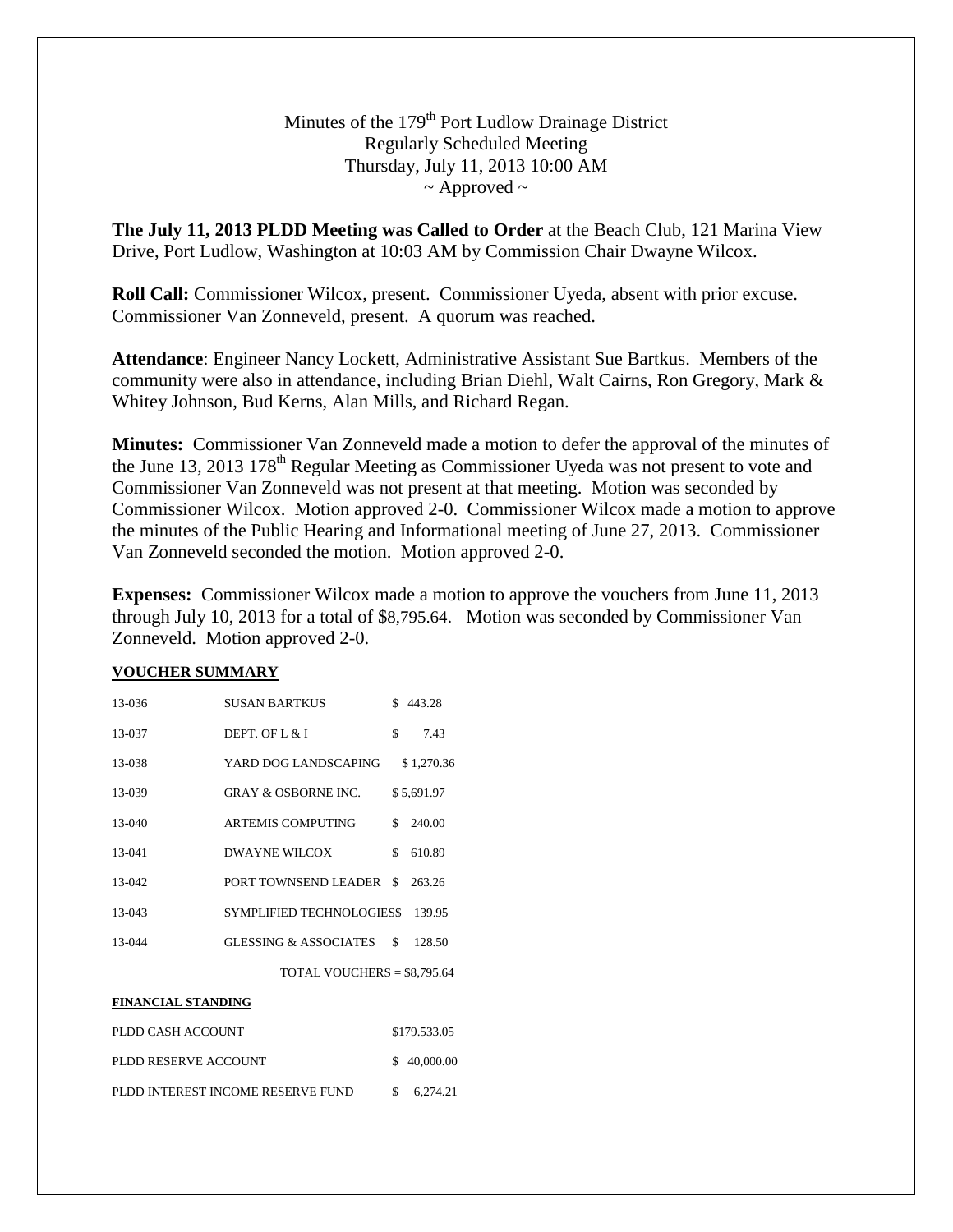| EXPENSES, CURRENT MONTH FROM ABOVE | \$ (8,795.64)   |
|------------------------------------|-----------------|
| NET TOTAL ALL ACCOUNTS             | \$217,011.62    |
| SPECIAL ASSESSMENT 2013            | \$167,600.00    |
| PAID TO DATE                       | \$ (91, 410.79) |
| UNPAID (REMAINING)                 | 76.189.21       |

## **New Business:**

- 1. Brian Diehl, a real estate agent and North Bay resident brought to the Commissioners attention an issue with drainage located across the street from a client's property located on **Olympic Lane, lot # 1-4-023**. Mr. Diehl explained that there seems to be an unfinished disbursal pipe and was unsure whether it was a Jefferson County or PLDD matter. Engineer Lockett will visit the site after this day's meeting and report her findings to the Commissioners, who will then contact Mr. Diehl.
- 2. Chair Commissioner Wilcox brought up the issue of having a special meeting with the Public sometime in the fall to discuss and **review Capital Improvement Projects.** The matter will be further discussed at the August PLDD meeting.
- 3. Engineer Lockett reported submitting a quarterly progress report regarding the **Public Works Trust Fund Loan (PWTFL) Cascade Flood Abatement Project,** to Nancy Rivera. She noted that the projected completion date for the project would be 2015. Ms. Lockett provided a copy to the Commissioners of her report.
- 4. Commissioner Wilcox read a letter to the PLDD from **David Carter, owner of 521 Pioneer Drive**. Mr. Carter would like the PLDD's assessment of some water coming into his garage from the south and west walls. Engineer Lockett will conduct a site visit after this day's meeting. Sue will send a letter to Mr. Carter to let him know his letter has been received and the PLDD will be looking into the matter.
- 5. **Alan Mills**, a resident of Tyee Lane presented a plan to the Commissioners regarding **removal of 6 trees on his vacant lot # 2-1-041 located on Libbey Court**. Mr. Mills explained his plans to Commissioners, which he would like to remove the trees this summer, so he can design the foundation for a house he would like to build next summer. County guidelines were reviewed by Engineer Lockett. Mr. Mills explained that he was not going to clear it down to plain dirt, just trees and he will have the brush packed down, just so he can see how far down the footings have to go. Commissioner Van Zonneveld suggested that Mr. Mills talk with the Department of Public Works. Engineer Lockett will conduct a site visit and write a report with her recommendations.

## **Old Business:**

- **1. Mark Johnson,** who owns 52 **Camano Lane** and his father and builder, Whitey Johnson, attended this day's meeting to discuss his drainage plan for his proposed construction, and also a run-off pipe that discharges onto the property. Jefferson County informed Mr. Johnson that the pipe was illegal, and the house above it will have to address and correct the matter. Engineer Lockett will review his site and the drainage plan to see if any alterations are needed prior to approval, she will submit a report.
- **2.** Engineer Lockett reported that plans for the Rainier Sports Court project were done and plans should be made to schedule another public informational meeting for the proposed